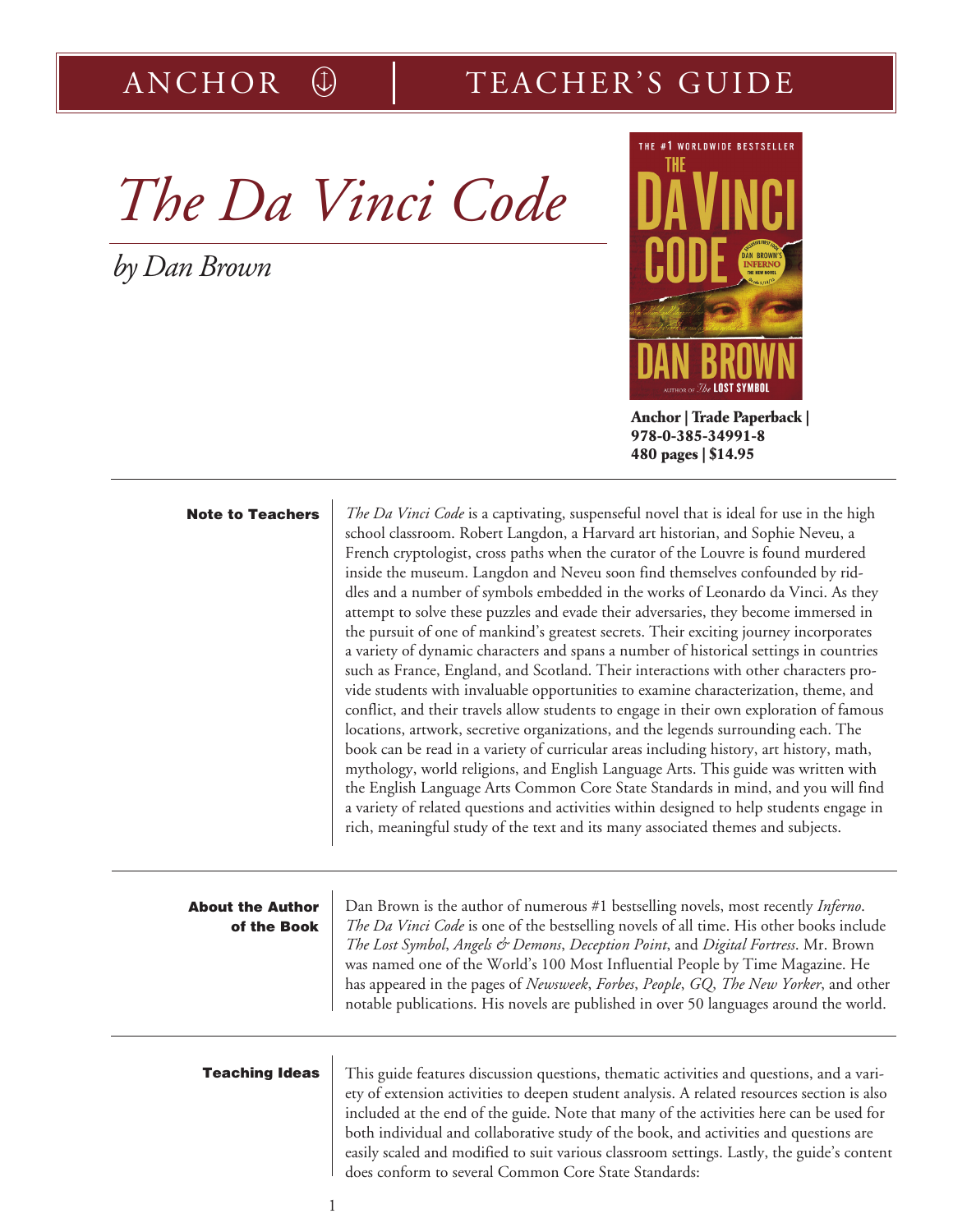# CCSS.ELA-Literacy.RL.9-10.1

Cite strong and thorough textual evidence to support analysis of what the text says explicitly as well as inferences drawn from the text.

# CCSS.ELA-Literacy.RL.9-10.2

Determine a theme or central idea of a text and analyze in detail its development over the course of the text, including how it emerges and is shaped and refined by specific details; provide an objective summary of text according to corestandards.org.

# CCSS.ELA-Literacy.RL.9-10.3

Analyze how complex characters (e.g., those with multiple or conflicting motivations) develop over the course of a text, interact with other characters, and advance the plot or develop the theme.

# CCSS.ELA-Literacy.RL.9-10.5

Analyze how an author's choices concerning how to structure a text, order events within it (e.g., parallel plots), and manipulate time (e.g., pacing, flashbacks) create such effects as mystery, tension, or surprise.

# CCSS.ELA-Literacy.RL.9-10.7

Analyze the representation of a subject or a key scene in two different artistic mediums, including what is emphasized or absent in each treatment (e.g., Auden's "Musée des Beaux Arts" and Breughel's Landscape with the Fall of Icarus).

# CCSS.ELA-Literacy.W.9-10.2

Write informative/explanatory texts to examine and convey complex ideas, concepts, and information clearly and accurately through the effective selection, organization, and analysis of content.

# CCSS.ELA-Literacy.W.9-10.3

Write narratives to develop real or imagined experiences or events using effective technique, well-chosen details, and well-structured event sequences.

# CCSS.ELA-Literacy.SL.9-10.5

Make strategic use of digital media (e.g., textual, graphical, audio, visual, and interactive elements) in presentations to enhance understanding of findings, reasoning, and evidence and to add interest.

This section includes a number of questions designed to provoke critical analysis. These questions can be posed to the entire class to generate discussion, or students could respond individually through writing, in paired conversations, in small groups, etc. Prologue-Chapter 5 1. In what ways does the prologue create suspense and generate reader interest? Discussion and Writing Questions

- 2. "Last month, much to Langdon's embarrassment, Boston Magazine had listed him as one of that city's top ten most intriguing people" (p. 8). What do you think his embarrassment reveals about his character?
- 3. On p. 12, how do Silas' physical description, living quarters, and dialogue characterize him?
- 4. Chapter Three references several famous French locations. What could the author's purpose be for mentioning such well known locations?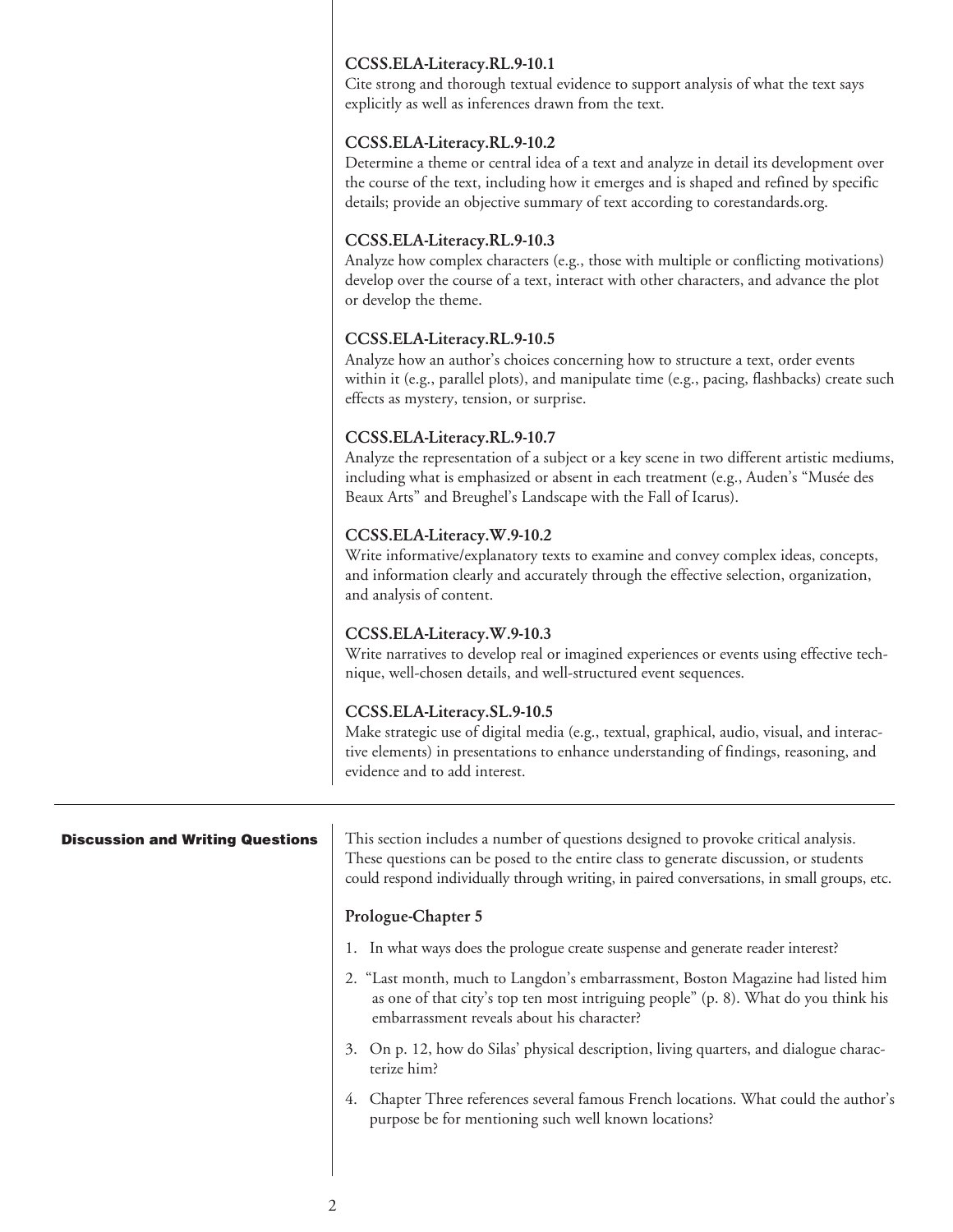- 5. What adjectives would you use to describe the conversation between Fache and Langdon in Chapter Four? Why?
- 6. Compare and contrast Bishop Aringarosa's views of Opus Dei, as stated in Chapter Five, with those held by the media.

#### Chapters 6–10

- 1. "Saunière had drawn a simple symbol on his flesh—five straight lines that intersected to form a five-pointed star" (p. 35). What is the significance of this symbol? How does Langdon's explanation of the pentacle contrast with popular culture's view of it?
- 2. How do Sister Sandrine's thoughts regarding Opus Dei (p. 41) indirectly characterize Bishop Aringarosa?
- 3. How do the passages in Chapter Eight regarding Leonardo da Vinci contribute to the chapter's overall mood and extend the scope of the narrative?
- 4. "She was moving down the corridor toward them with long, fluid strides…a haunting certainty to her gait" (p. 50). Based on the ensuing physical description of her and her initial interactions with Langdon and Fache, how would you describe Sophie's personality?
- 5. Why does the author include Silas' backstory in Chapter 10? What effect does this have on the reader?

#### Chapters 11–15

- 1. "This is the Fibonacci sequence,' she declared, nodding toward the piece of paper in Fache's hand" (pp. 60–61). What exactly is this sequence? What additional information can you locate about it?
- 2. How does Chapter 12 present a plot twist for both Robert Langdon and the reader?
- 3. In Chapter 13, how does the information revealed during her conversation with Langdon give Sophie's character increased depth?
- 4. "Not surprising, Collet thought. Fache needs this arrest desperately" (p. 71). Why does he "need" the arrest? Do you view Fache as a villainous character for pursuing Langdon? Why? Why not?
- 5. Despite the pistol available to him, Silas does not bring it into the church (p. 73). How does this detail, and others, characterize Silas as a contradictory figure?

#### Chapters 16–20

- 1. Explain the complex feelings Sophie has about her grandfather. Do you believe her feelings are justified? Why? Why not?
- 2. How does the mention of Sophie's family's death (p. 76) affect the reader's perception of Sophie's relationship with her grandfather?
- 3. Take a close look at the writing in Chapter 18. How do specific passages contribute to the section's frenetic pacing and suspenseful mood?
- 4. How do the events and dialogue in Chapter 19 create dramatic irony? Cite specific passages in your explanation.
- 5. "As he moved, Langdon felt like he was trying to assemble a jigsaw puzzle in the dark" (p. 91). What does this mean? In what ways is this simile effective?
- 6. What is the significance of PHI?
- 3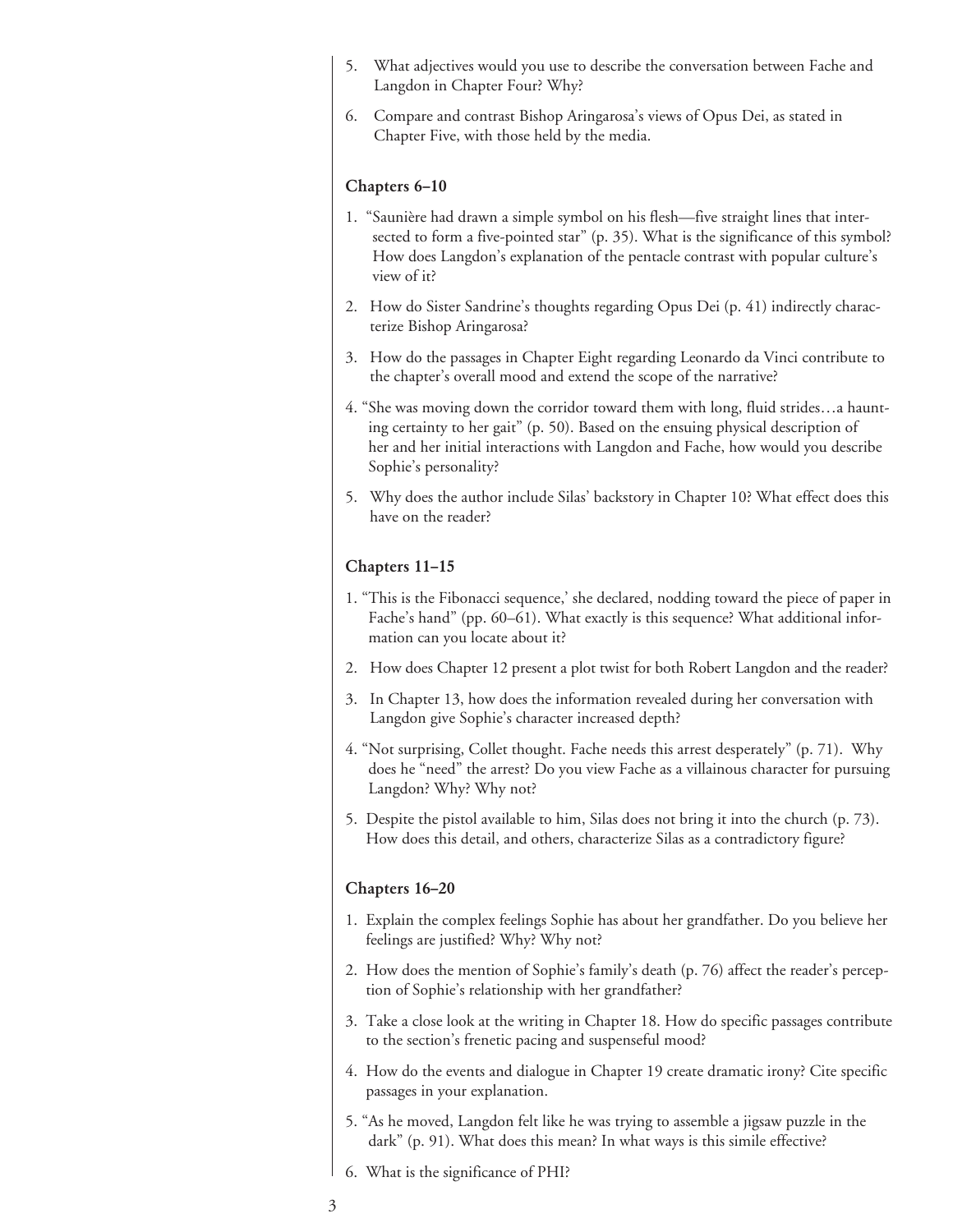#### Chapters 21–25

- 1. Why do you think the author included the flashback of Sophie and her grandfather's visit to the Mona Lisa in Chapter 21?
- 2. What is the significance of Saint-Sulpice's architectural layout (p. 105)? Why is the Rose Line an important feature?
- 3. What is the Priory of Sion? How does the group connect to both Leonardo da Vinci and Sophie's grandfather?
- 4. "You are not the only one with secrets, she thought" (p. 115). What does Sister Sandrine's thought mean?

#### Chapter 26–30

- 1. Why do you think the author includes abundant background information about the Mona Lisa in Chapter 26?
- 2. "Sophie looked baffled in the glow of the message scrawled across the Mona Lisa's face. SO DARK THE CON OF MAN" (p. 124). How exactly does this message refer to Langdon's subsequent explanation?
- 3. Despite his religious conviction, Silas removes his cloak and batters the floor of the church (p. 127). How do you imagine Silas justifies these actions to himself?
- 4. "Sophie realized that Leonardo da Vinci, for the second time tonight, was there to help" (p. 133). What is meant by this statement?

#### Chapters 31–35

- 1. "A sudden explosion of rage erupted behind the monk's eyes. He lunged, lashing out with the candle stand like a club" (p. 136). Are you surprised by Silas' vicious attack on Sister Sandrine? Why? Why not?
- 2. "The participants took a step inward and knelt. In that instant, Sophie could finally see what they all were witnessing" (p. 143). What do you think Sophie observes here?
- 3. How does the design of the key's head differ from the "traditional long-stemmed Christian cross" (p. 145)? How do the different designs differ in a symbolic sense?
- 4. What sort of issues does Bishop Aringarosa have with the Vatican?
- 5. What does Langdon reveal on the back of the cross? Why could this be important?

#### Chapters 36–40

- 1. Summarize the history of the Priory of Sion. What sort of relationship did they have with the Knights Templar?
- 2. What does the "story of the Sangreal" (p. 161) refer to?
- 3. Explain the significance of the Holy Grail as both a physical object and a symbol.
- 4. What does Leonardo da Vinci have to do with the search for the Holy Grail?

#### Chapters 41–45

- 1. How does the setting of Castel Gandolfo contribute to the mood of Chapter 41?
- 2. Compare and contrast the architecture of the bank with that of several other locations mentioned thus far in the book.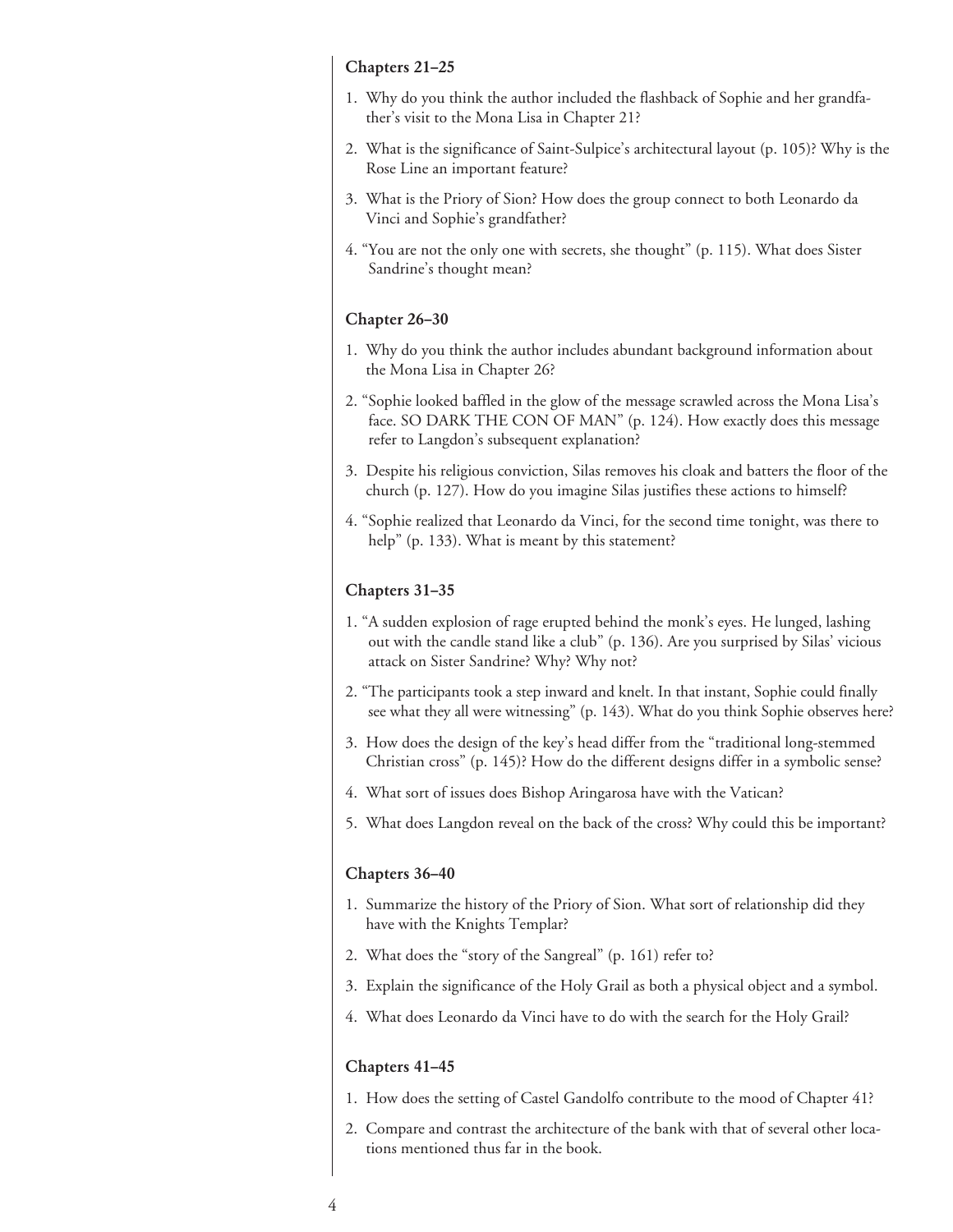- 3. Why would Saunière use the Bank of Zurich?
- 4. Why does Vernet assist Sophie and Langdon? Do you think he has a hidden agenda? Why? Why not?
- 5. Describe the object that Langdon and Sophie retrieve from the bank.

#### Chapters 46–50

- 1. How would you describe the relationship between Silas, the Teacher, and Bishop Aringarosa?
- 2. In Chapter 47, how does the author build suspense for the opening of the mysterious box?
- 3. What exactly is a cryptex? Describe its characteristics and origin.
- 4. What is the keystone, and why is it important to Langdon and Sophie?

#### Chapters 51–55

- 1. "Sophie wondered if finding out was worth her life" (p. 216). Do you think it is? Should Langdon and Sophie abandon this "grail quest"? Why? Why not?
- 2. As he did, an alluring whiff of Sophie's perfume filled his nostrils, and he realized how close they were" (p. 220). Does this passage alter the reader's view of Sophie and Langdon's relationship?
- 3. Upon first impression, how would you describe Teabing?
- 4. In Chapter 55, how do Teabing's statements about the Holy Grail contrast with popular conceptions of it?
- 5. "'The Bible did not arrive by fax from heaven'" (p. 231). What does Teabing mean by this statement?

#### Chapters 56–60

- 1. In Chapter 56, how does the inclusion of actual symbols in the text affect the narrative?
- 2. Why is the chalice significant? How does it connect to other symbols mentioned thus far?
- 3. "'As it turns out, the Holy Grail does indeed make an appearance in The Last Supper'" (pp. 242–43). What exactly is Langdon referring to here?
- 4) What is a "scotoma" (p. 243)? How does it pertain to The Last Supper?
- 5) What is the significance of Mary Magdalene? How does her existence, according to Langdon and Teabing, challenge traditional Christian doctrine?

#### Chapters 61–65

- 1. What point is Langdon making by referencing Walt Disney's films? What could be a reason for the author including this reference?
- 2. According to Teabing, why does the Church feel threatened by the Priory and the information they protect?
- 3. "Tonight has become the strangest and most magical night of my life" (p. 273). Why does Teabing think this?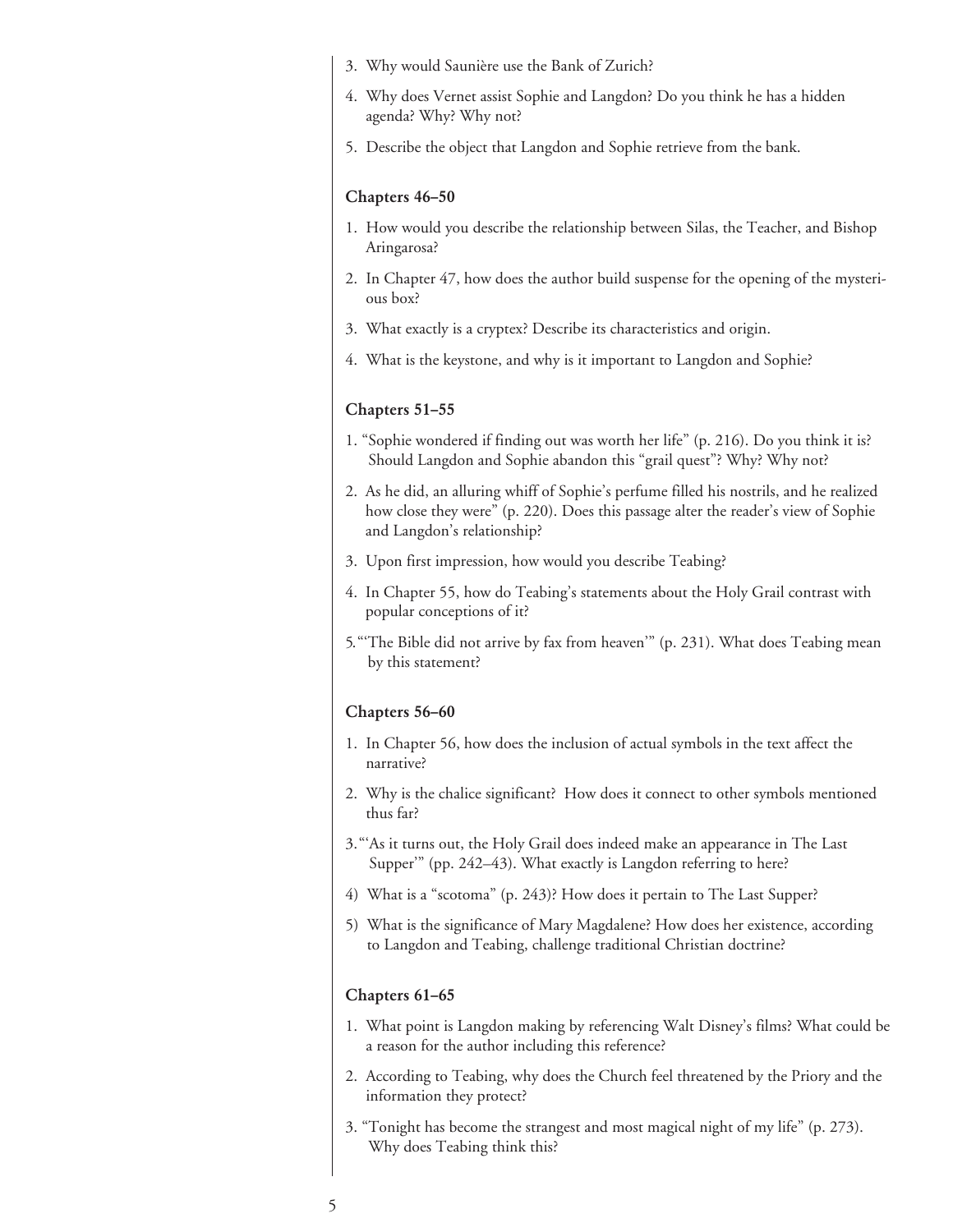4. Why does Collet defy Fache's orders to not enter Teabing's estate?

#### Chapters 66–70

- 1. Teabing, Langdon, and several other characters leave the estate. Where do they wish to go and why?
- 2. "Silas feared he had failed the Teacher and the bishop forever" (pp. 287–88). Why does Silas feel this way? Is it surprising to see Silas in such a disadvantageous position? Why? Why not?
- 3. What does the flashback at the start of Chapter 68 reveal about Langdon's connection to Saunière?
- 4. Teabing tells Sophie "you must either fully embrace this responsibility . . . or you must pass that responsibility to someone else" (p. 294). What do you believe Sophie should do? Why?

## Chapters 71–75

- 1. At the beginning of Chapter 71, the inscription under the box lid is printed on the page for the reader to see. Why would the author include the actual text here?
- 2. What is iambic pentameter? Why does it matter in this context?
- 3. What exactly was the sex rite that Sophie witnessed?
- 4. Does Sophie's flashback in Chapter 74 affect how you perceive her grandfather? Why? Why not?

#### Chapters 76–80

- 1. Why is Sophie's name significant?
- 2. Describe the mood of the first part of Chapter 78. How does the author establish this mood?
- 3. Collet and his men find an old document in Teabing's home? What is it and why is it important?

#### Chapters 81–85

- 1. In Chapter 81, how does Teabing deal with the chief inspector? What does this reveal about his character?
- 2. What could the poem on p. 337 allude to? Construct your own theories.
- 3. "The comment sounded more pragmatic than romantic, and yet Langdon felt an unexpected flicker of attraction between them" (p. 340). How does Langdon and Sophie's partnership continue to evolve?
- 4. "What do you think we should do with the Sangreal documents if we ever find them?" (p. 341). What do you think they should do? Support your argument with specific reasons.

#### Chapters 86–90

1. "Langdon raised the cryptex high over his head. 'I will not hesitate to smash this on the floor and break the vial inside'" (p. 358). Do you believe Langdon cares enough about Teabing and Sophie to go forward with this threat? Why? Why not?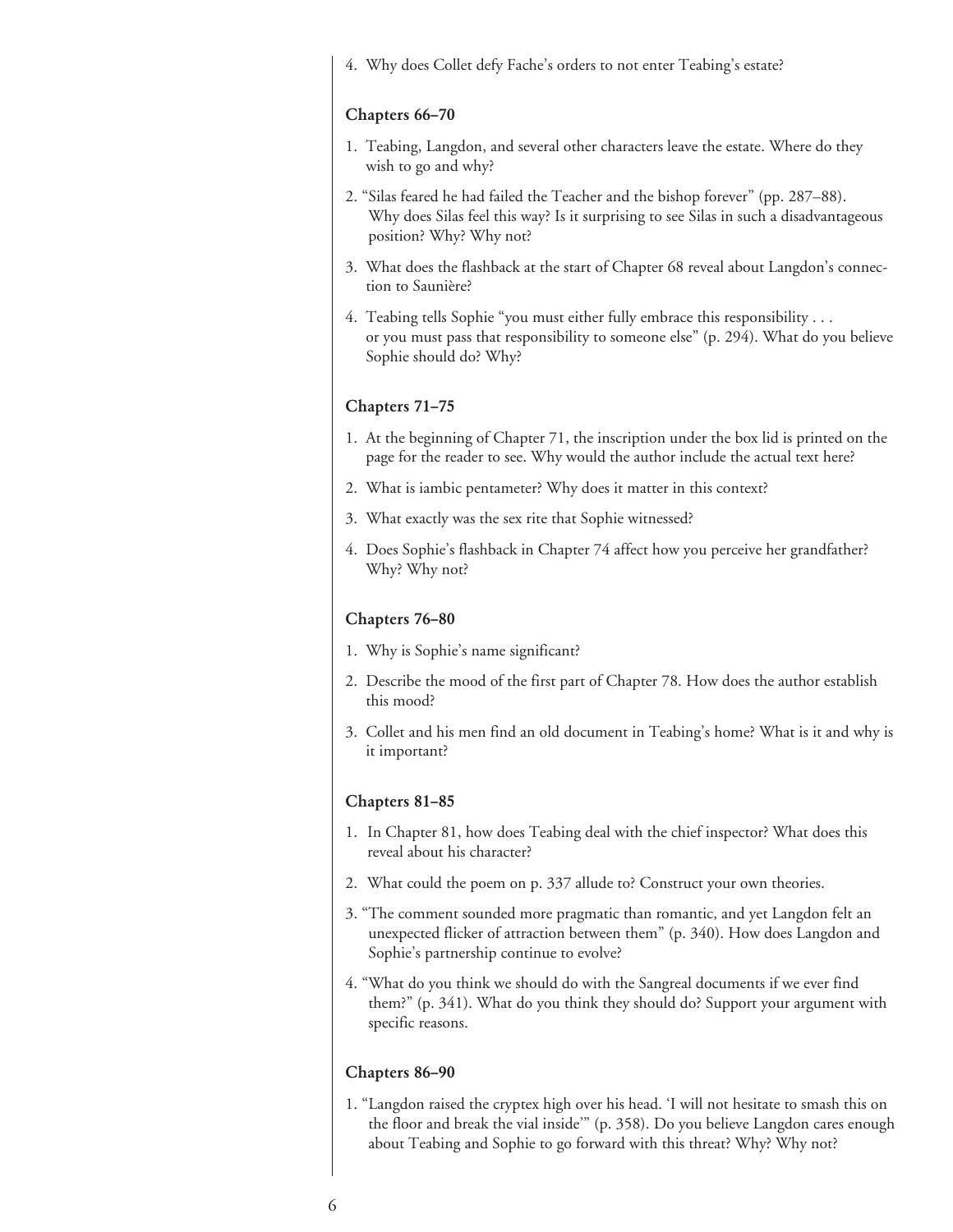| 2. What do Collet and his men find back in Chateau Villette? What are the implica-<br>tions of this?                               |
|------------------------------------------------------------------------------------------------------------------------------------|
| 3. Are you surprised by Fache's admission of his mistake (p. 368)? Why? Why not?                                                   |
| 4. Who were the individuals being bugged? Why is this revelation important?                                                        |
| Chapters 91-95                                                                                                                     |
| 1. Why is Silas intensely disappointed by the Teacher's request that Remy deliver the<br>keystone to him?                          |
| 2. Who is being manipulated by the Teacher? Remy? Silas? Or both?                                                                  |
| 3. What evidence of foreshadowing can you locate on p. 383?                                                                        |
| 4. What happens to Remy? Was this expected or unexpected? Why?                                                                     |
| Chapters 96-100                                                                                                                    |
|                                                                                                                                    |
| 1. In the College Garden, how does the setting reflect the sacred feminine?                                                        |
| 2. How did Teabing capitalize on Saunière's greatest fears?                                                                        |
| 3. Given his actions in this latter section of the book, do you believe Teabing is the<br>true villain in the story? Why? Why not? |
| 4. What does Aringarosa decide to do with his briefcase of money? Does this redeem<br>his character? Why? Why not?                 |
| 5. Who does Sophie meet during her visit to Rosslyn Chapel?                                                                        |

| <b>Exploring the Themes</b> | This section features a variety of questions and activities pertaining to five of the text's<br>central themes.                                                                                                                                                                                                                                                                                                                                                 |
|-----------------------------|-----------------------------------------------------------------------------------------------------------------------------------------------------------------------------------------------------------------------------------------------------------------------------------------------------------------------------------------------------------------------------------------------------------------------------------------------------------------|
|                             | The Holy Grail                                                                                                                                                                                                                                                                                                                                                                                                                                                  |
|                             | 1. "The true nature of the Grail? Sophie felt even more lost now. "The Holy<br>Grail is the Cup of Christ,' she said. 'How much simpler could it be?'" (p. 162).<br>Examine the text and explain how Teabing and Langdon challenge and expand<br>Sophie's initial understanding of the Grail. What are the larger implications of<br>these new revelations about the Grail? How could they challenge existing institu-<br>tions and religious understandings?   |
|                             | 2. "With a quiet smile Langdon pulled a piece of paper from the pocket of his tweed<br>coat and handed it to Faukman. The page listed a biography of over fifty titles-<br>books by well-known historians, some contemporary, some centuries old-many of<br>them academic bestsellers" (p. 163). Perform your own research and locate several<br>different texts that explore the meaning and significance of the Grail. Share your<br>findings with the class. |
|                             | 3. "The only certainty is that the hidden M is no mistake. Countless Grail-related<br>works contain the hidden letter M—whether as watermarks, underpaintings, or<br>compositional allusions" (p. 245). Research and locate artwork featuring the Holy<br>Grail and/or its associated symbols, such as the letter M and the chalice, and share<br>your findings with the class.                                                                                 |
|                             |                                                                                                                                                                                                                                                                                                                                                                                                                                                                 |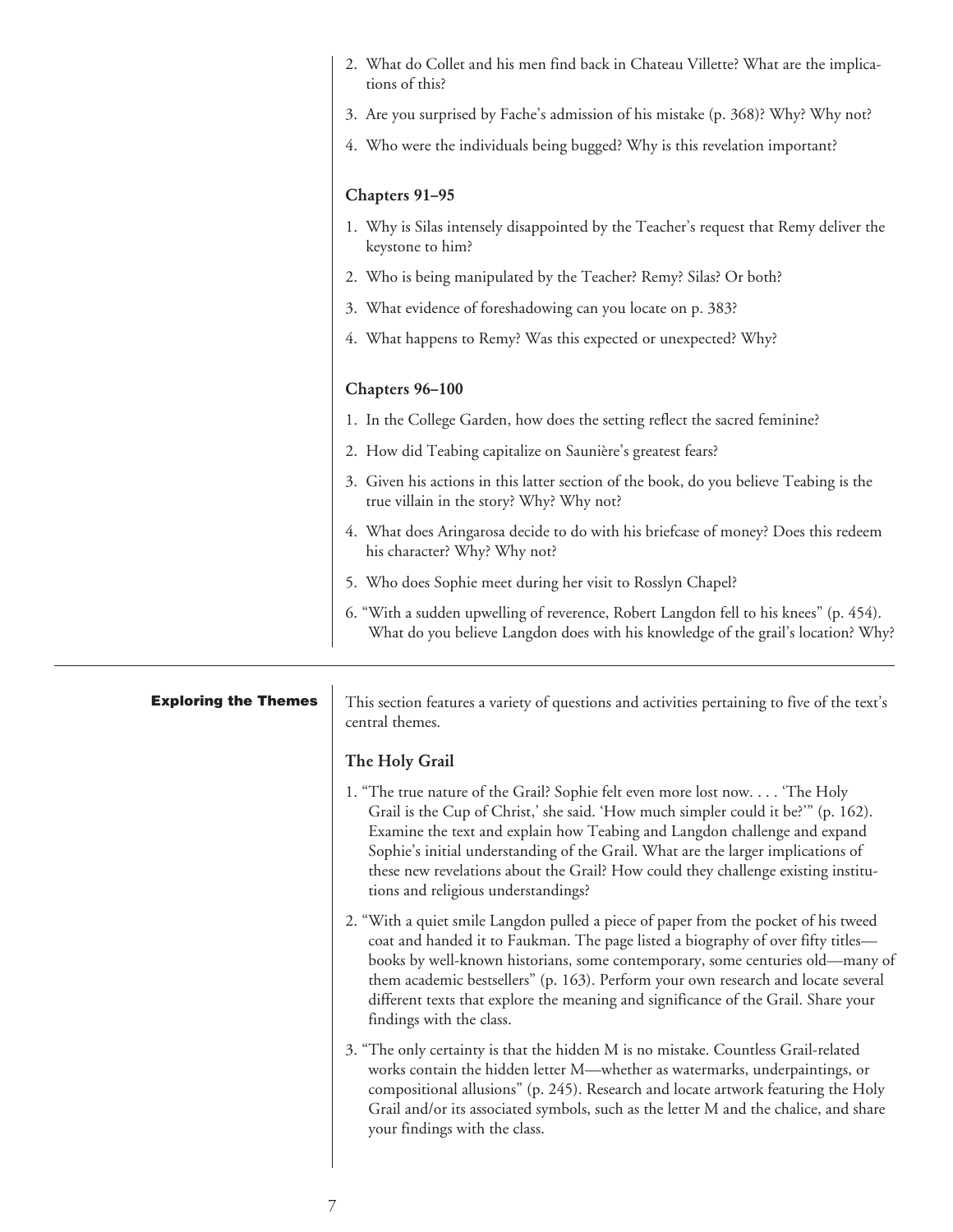4. Examine various Grail quests in literature and film and compare/contrast them with the quest for the Grail in *The Da Vinci Code*.

## The Sacred Feminine

- 1. Throughout the book, Robert Langdon discusses how the sacred feminine has been marginalized by various forces and groups throughout history. According to the text, which factions are primarily behind this devaluing of the sacred feminine, and why do these groups perceive it as a threat?
- 2. Go back through the text and locate several different symbols that represent the sacred feminine. While researching the historical significance of these symbols, create or locate digital representations of them (a Google Image search could locate images, and http://slimber.com/ could be used to create them) and present them to the class. Which symbols did you choose to locate? Why? How old are these symbols? What sort of meanings do they have? Have the meanings changed throughout time? If so, how?
- 3. In Chapter 58, Langdon mentions the word "scotoma," which is essentially a form of visual and cognitive blindness (p. 243). Consider the many female characters in the book and examine how both the reader and other characters are blind to their true identities and capabilities. Which female characters are undervalued? Which aspects of their identities are concealed? Which preconceived notions conceal them? Unveil your findings to the class through an oral presentation.
- 4. In Chapter 61, Langdon explains how some Disney movies are infused with the sacred feminine (p. 261). Through your own symbologist lens, examine several mainstream films, Disney-produced or otherwise, and identify allusions and metaphors related to the sacred feminine. Locate several specific film clips that you can show and discuss with your classmates.
- 5. How does Sophie's actual name connect to the sacred feminine ideal? Also, in what ways could she be considered a heroine?

#### The Meaning and Power of Symbols

- 1. "[U]sing his own blood as ink, and employing his own naked abdomen as a canvas, Saunière had drawn a simple symbol on his flesh" (p. 35). Examine the appearances, both literal and figurative, of blood in the text. How does blood function as a symbol in *The Da Vinci Code*?
- 2. How do various characters in the text function as "symbols" with their own concealed truths? Use a simple T-Chart (located here: http://www.eduplace.com/ graphicorganizer/pdf/tchart\_eng.pdf ) to place the headings "Inner" and "Outer" on opposite sides in order to analyze one of the following characters and discuss the contrast between his or her outer appearance and inner countenance: Bezu Fache, Leigh Teabing, Sophie Neveu, Bishop Aringarosa, or Jacques Saunière.
- 3. *The Da Vinci Code* focuses extensively on the ways in which artwork can feature powerful symbols, but what other codes are present in the text? Consider both the language-based and mathematical patterns/symbols mentioned in the novel and discuss their implications. What are other important symbols or patterns, consisting of letters or numbers, outside of the text that you can identify and analyze? Write a short, coherent essay unpacking these questions.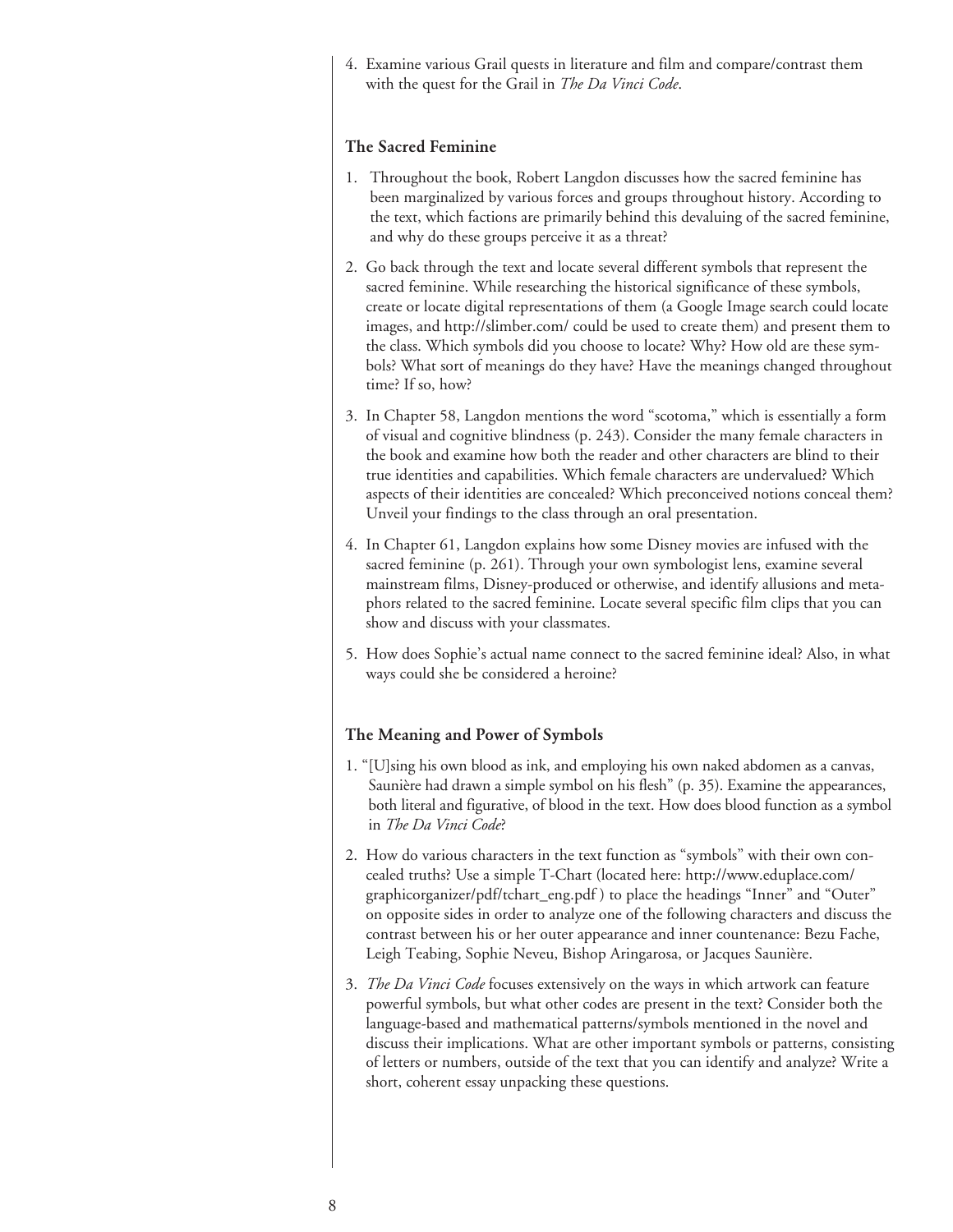- 4. In Chapter 61, Langdon explains that the arts served as "discreet channels . . . channels that supported metaphor and symbolism" (p. 261). Consider this statement and access the following resource: http://www.cnn.com/2011/11/17/world/europe/ uk-hidden-messages-art/. After reading the article and examining the included images, create your own artwork that contains at least two hidden symbols mentioned in *The Da Vinci Code*, such as the chalice, pentacle, etc. Be prepared to present your artwork to the class.
- 5. In what ways do the book's many symbols and codes generate suspense, affect mood, and advance the plot of the novel? Choose specific examples and explain.
- 6. An archetype is a sort of universal symbol that can be found in many works of literature. These include character types, literal symbols, situations, and patterns. Search for evidence of several archetypes such as the hero, the villain, the mother figure, or the quest in *The Da Vinci Code*. What evidence can you find of their existence? Share your findings with your classmates.
- 7. Research some of the mathematical concepts mentioned in the novel such as PHI, the Divine Proportion, and the Fibonacci sequence. What are these concepts? Why are they important both in the novel and in the world?.

# The Subjectivity of History

- 1. During his conversation with Sophie Neveu, Teabing states, "History is always written by the winners. When two cultures clash, the loser is obliterated, and the winner writes the history books—books which glorify their own cause and disparage the conquered foe. . . . By its very nature, history is always a one-sided account" (p. 256). Do you agree or disagree with this statement? Why? Also, how is Teabing's statement about history reflected in other parts of the book?
- 2. Consider the many historical locations mentioned in the book. Choose a setting, such as King's College, the Temple Church, Westminster Abbey, Rosslyn Chapel, etc., and perform outside research to examine its historical background and associated legends. Analyze how its background is discussed in *The Da Vinci Code*, and also examine how various characters in the text, if applicable, supplement/alter your chosen setting with new historical information. Finally, create a PowerPoint, Google Slides, or Prezi (http://www.prezi.com) presentation to share your findings with the class.
- 3. How do various characters in the book confirm, challenge, or complicate traditional religious ideas and tenets? Use a graphic organizer such as a Describing Wheel (http://www.eduplace.com/graphicorganizer/pdf/wheel\_eng.pdf) to analyze how various characters interpret religious history and doctrine.
- 4. Despite the book's fictional status, a "Fact" page is included at the beginning of the book. How does the information on this page affect the reader's perception of the rest of the novel?
- 5. How does Sophie's perception of her own history change throughout the book?

# The Significance of Religious Groups and Secretive Organizations

- 1. Select several main characters and trace how their individual narratives are shaped by, and intersect with, some of the religious organizations in the text. How do the Vatican, Opus Dei, and the Priory affect and influence the main characters in *The Da Vinci Code*?
- 2. What are some of the rituals practiced by the various religious groups in the novel? What purposes do these rituals and practices have?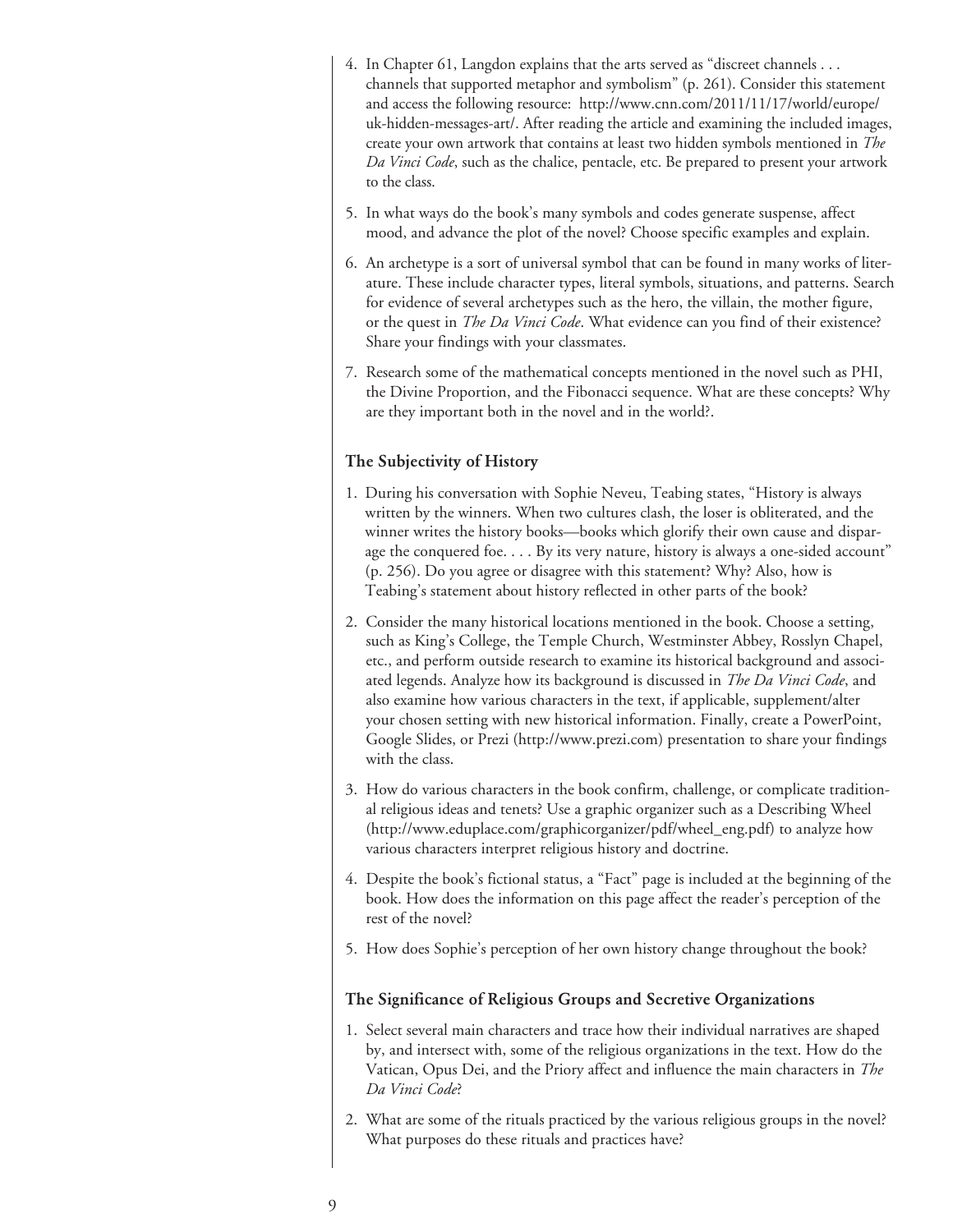|                             | 3. Secretive organizations mentioned in the book include the Priory of Sion, Opus<br>Dei, and the Knights Templar. Choose an organization and closely examine its<br>depiction in <i>The Da Vinci Code</i> from the perspective of an investigative reporter.<br>While drawing on applicable passages from the text, design a website for your<br>chosen organization that reports on its central mission, details its history, provides<br>information about related characters in the novel, and includes other pertinent<br>information. Each website must contain text, images, and video. Google Sites (all<br>Google resources mentioned in this guide are available with a free Google account),<br>http://www.weebly.com, or http://www.wix.com are all free resources that can be<br>used for this activity. |
|-----------------------------|-----------------------------------------------------------------------------------------------------------------------------------------------------------------------------------------------------------------------------------------------------------------------------------------------------------------------------------------------------------------------------------------------------------------------------------------------------------------------------------------------------------------------------------------------------------------------------------------------------------------------------------------------------------------------------------------------------------------------------------------------------------------------------------------------------------------------|
|                             | 4. Langdon exclaims, "The Priory believes that Constantine and his male succes-<br>sors successfully converted the world from matriarchal paganism to patriarchal<br>Christianity by waging a campaign of propaganda that demonized the sacred fem-<br>inine." (p. 124). According to the text, how did the Priory, and specific members<br>such as Leonardo da Vinci, promote the sacred feminine and push back against<br>patriarchal Christianity? Cite specific passages as you formulate your response.                                                                                                                                                                                                                                                                                                          |
|                             | 5. How do Bishop Aringarosa, Silas, Opus Dei, and the Vatican interpret<br>Catholicism? Compare and contrast the religious viewpoints of these different<br>characters and organizations.                                                                                                                                                                                                                                                                                                                                                                                                                                                                                                                                                                                                                             |
|                             | 6. Examine the practice of corporal mortification. Analyze how it is portrayed in<br>the book and how groups such as Opus Dei view and utilize it in reality.                                                                                                                                                                                                                                                                                                                                                                                                                                                                                                                                                                                                                                                         |
| <b>Extension Activities</b> | This section includes activities/projects that are designed to extend student analysis of<br>the novel. Note that many of these can be used in either individual or grouped con-<br>figurations. Also, while many of the activities here are primarily designed for use after<br>students finish the book, several activities can be used during reading as well.<br>1. Student Generated Questions (QAR)                                                                                                                                                                                                                                                                                                                                                                                                             |
|                             | Allow students to take ownership of inquiry through this activity. QAR refers to<br>Question-Answer Relationships:                                                                                                                                                                                                                                                                                                                                                                                                                                                                                                                                                                                                                                                                                                    |
|                             | Right there questions: answers to these questions are found explicitly<br>in the text.<br>Think and search questions: the answer lies in the text, but it may only<br>be found by examining several different sections and piecing it together.<br>Author and you: answers connect the text and personal experience.<br>$\bullet$                                                                                                                                                                                                                                                                                                                                                                                                                                                                                     |

• **On my own:** answers do not require text; personal experience is privileged.

Have students work independently to generate one question, per category, for a specific section of the book (Teabing, Langdon, and Sophie's conversation inside Chateau Villette, Langdon's experiences in the Louvre, or any later chapter in the book would work well for this). Tell students to record their questions on a separate sheet of paper. After these questions are generated, teachers have several options:

- Have students submit questions on notecards, and randomly select several for a quick assessment.
- Have students trade and answer each other's questions in writing or through paired conversation.
- Have students select one question to expand upon in an extended, written response ("Right there" questions do not work well for this).

For more information on this strategy, consult this resource: http://www.readingquest.org/strat/qar.html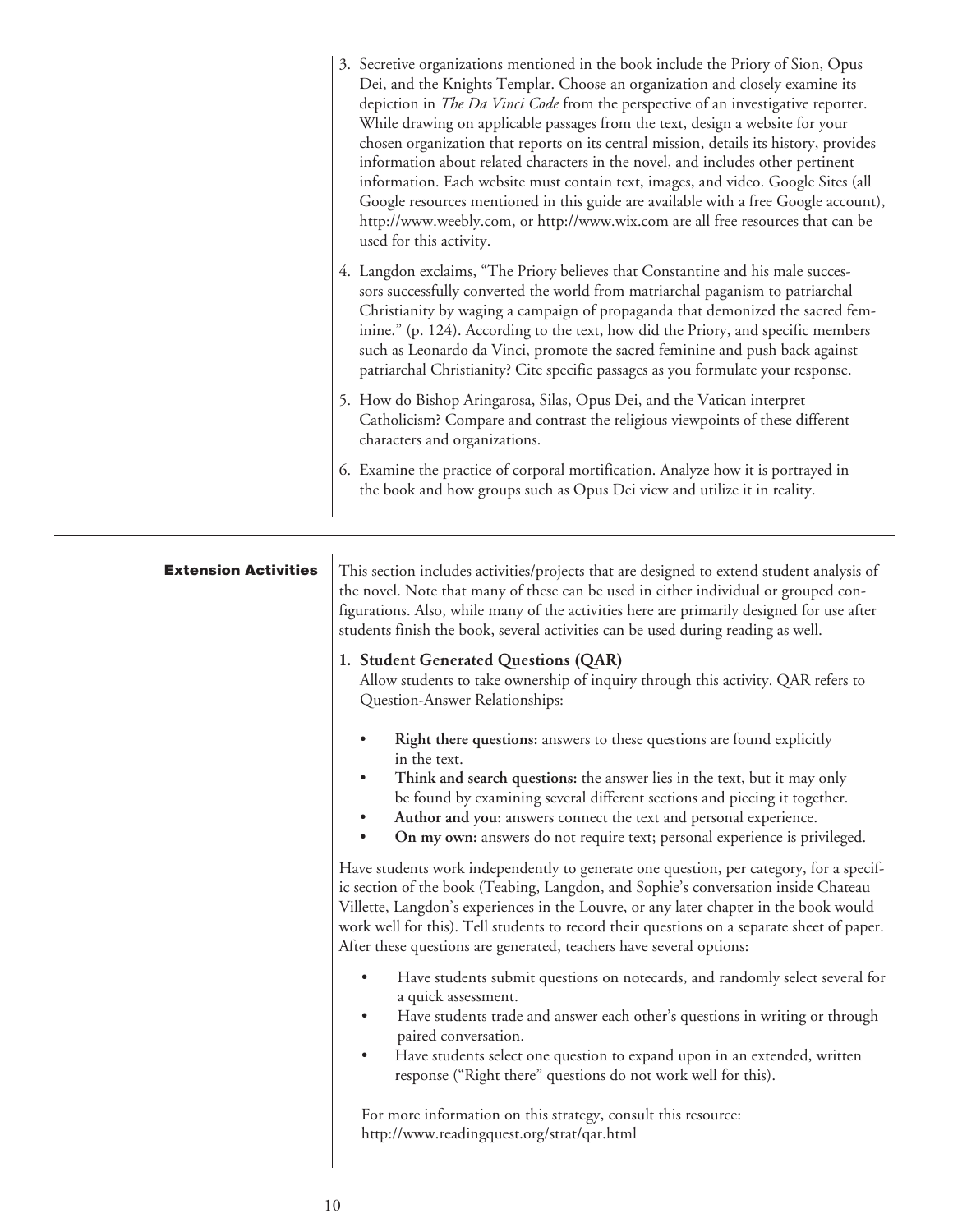## 2. Character Study through Concept Maps

A Concept Map allows students to display their analysis in an organized, visual manner. This graphic organizer works particularly well with *The Da Vinci Code* as the book features many dynamic character relationships. Concept Maps can be used in several different ways. First, students can select one character to occupy the center of the map, and linked sections can specify character traits along with textual support. Second, students can feature two characters, one on each side of the diagram, and they can list similar and contrasting characteristics on different sides. Lastly, students can feature multiple characters within the same map, and linked sections of the map can identify how each character truly views yet outwardly behaves toward the other (linking Teabing to Langdon would highlight the discrepancy between Teabing's true intentions and his contrived, outward behavior).

- For examples of these maps, consult this resource: http://tinyurl.com/concmaps
- For a simple online Concept Map creator, go here: http://www.nwmissouri.edu/library/courses/research/conceptMap.html

#### 3. Open Mind Symbology Activity

In this activity, students select a character and make inferences about what resides within his or her mind. Have small groups of students select a character and construct a list of his or her personality traits, fears, goals, desires, and other notable characteristics. Next, have students represent these things visually through symbols (for example, one symbol for Langdon might be a magnifying glass, to symbolize his curiosity and propensity for close examination).

Once they have several symbols, have students cut out (or create on a digital canvas) a profile of their character's head and arrange the symbols inside. Students can use traditional art supplies (construction paper, markers, magazines, etc) or digital resources such as http://www.queeky.com/app. On the back, or underneath the character profile, have students explain the reasoning for their symbols, and require them to cite specific text from the novel as justification. Have them present their visual project to the class.

# 4. Paideia Discussion

A Paideia Seminar is a student-centered, Socratic discussion. In it, the teacher serves as facilitator by providing students with open-ended questions, prompting students to respond, and by linking student comments. There are three main question categories: opening questions, core questions, and closing questions. Opening questions identify main ideas from the text (Why is Leonardo da Vinci featured in the book's title?). Core questions require students to analyze textual details (In what specific ways are Langdon and Sophie alike and different? How do specific settings impact the book's mood and affect reader interest?). Finally, closing questions personalize textual concepts (What sort of lessons can be learned from the book? How do you explain the book's immense popularity?). Construct multiple questions like these, and have students gather in a large circle.

Establish group goals for the discussion and have students create individual goals as well. Some group goals could include practicing active listening strategies, disagreeing constructively, and having each participant express at least two thoughts. Individual goals could include referring to specific passages, building on another's comment, and making consistent eye contact with others. Facilitate the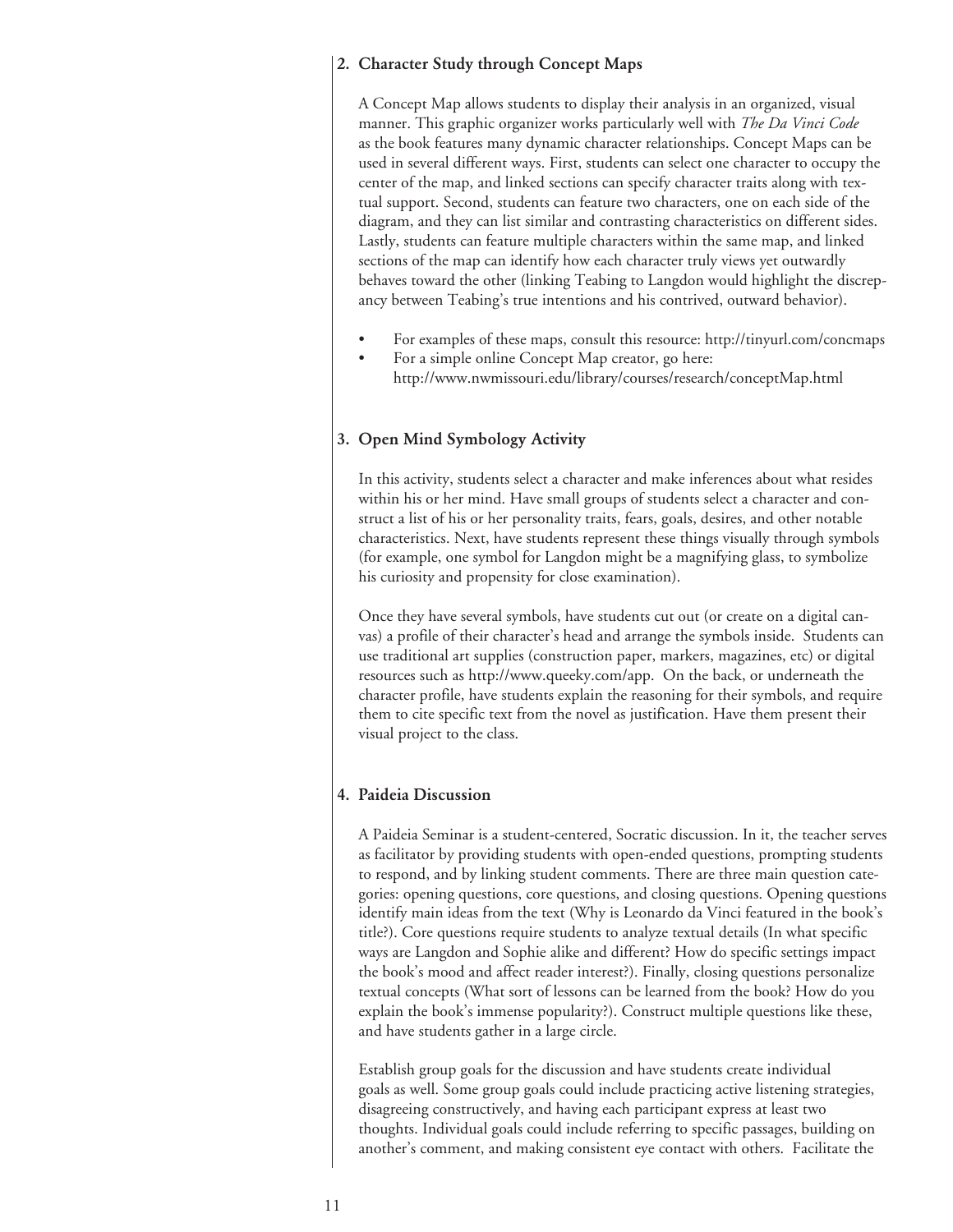conversation and concentrate on eliciting student responses. When the discussion concludes, have students self-assess and provide feedback on the seminar. Note that many of the discussion questions in this guide can be used in this activity.

For more information, consult http://www.paideia.org/

## 5. Film and Text Comparison

Ron Howard's 2006 *The Da Vinci Code* film is interesting and accessible to students: http://www.sonypictures.com/movies/thedavincicode/

Have students view the film after finishing the book. Give them a graphic organizer, such as a double-column chart, and have them list similarities and differences (one category per side) between the film and book while they watch. Have them pay close attention to dialogue, plot, and how various scenes are constructed (how are different characters positioned in each shot? Is the setting highlighted or deemphasized? How does music influence the mood and pacing of various scenes?) After viewing, have students participate in a debate during which they compare and contrast the two mediums and make an argument for which version more effectively conveys the central themes of the story.

## 6. The Louvre Da Vinci Code Trail

Have your students follow in the footsteps of Robert Langdon and Sophie Neveu by having them take the virtual Louvre Da Vinci Code tour:

http://www.louvre.fr/en/routes/da-vinci-code

This online tour (this route can also be followed in person) consists of Louvre locations and artwork featured in *The Da Vinci Code*. As students navigate the route, in a written response, have them compare and contrast the artwork and locations featured during the tour with their associated descriptions in the text.

# 7. Blog as a Character

To encourage students to think more deeply about the world depicted in *The Da Vinci Code*, have them blog from the perspective of a character in the book. To begin, have students select a single character. To make it more challenging for students, have them select a minor character.

Students should write multiple entries from their selected character's perspective that refer to various events in the book. Have them write in first person, and encourage them to be reflective and creative as they compose. For example, a student writing as Teabing could provide a detailed account of his hidden motives; Jacques Saunière could provide backstory to the book through his personal entries. This activity should inspire students to think critically about the text and compose in a creative fashion. To add more depth to the assignment, have students include images and videos in their blog entries. Lastly, students (as characters) could comment on each other's blog posts to introduce another imaginative layer.

Either of these resources would work for this assignment:

- Google Blogger: http://www.blogger.com/
- WordPress: http://wordpress.com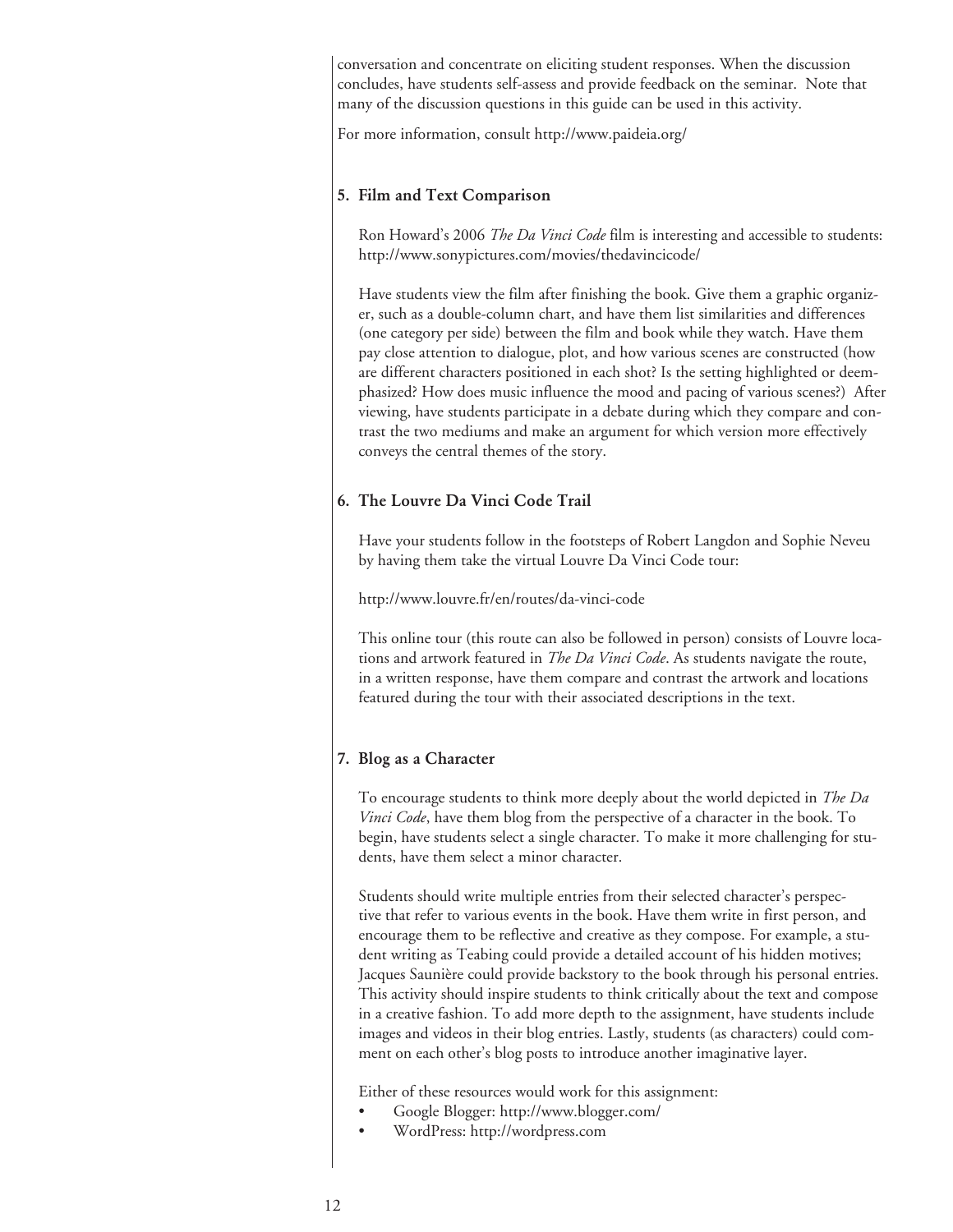Students could of course draft their entries on paper, but one advantage of digital composition is that students write for an authentic, interactive audience, and teachers may find that this provides extended discussion and reflection.

### 8. Gallery Walk

A gallery walk requires students to circulate around the room while thoughtfully observing and analyzing visual content. To prepare, first select five *Da Vinci Code*  related images that you believe will provoke students to reflect and think critically. The following website can be used for this:

http://tinyurl.com/davinciwalk

After you select the five images, display each image on its own designated laptop or print each out in color. Place each image at a different location in the room, and arrange desks so that students can walk around and visit each image station. Encourage students to spend time reflecting on each image, and as they do so, have them respond to the following questions on a piece of paper:

- What would a good title for the image be? Why?
- What do you notice about the figures and/or setting featured in the image?
- How does the image make you feel? Explain.
- In what ways can you connect the image to the text?

Have students share their responses in small groups or with the entire class.

# 9. Film and Produce a Book Trailer

This activity requires students to make creative decisions as they collaborate, storyboard, and film a book trailer for *The Da Vinci Code*. To begin, break students into groups of four–five, and have each group select one of the themes mentioned in this guide:

- The Sacred Feminine
- The Meaning and Power of Symbols
- The Subjectivity of History
- The Significance of Religious Groups and Secretive Organizations
- The Holy Grail

Next, direct each group to locate passages that pertain to their theme. After this, explain to students that each group will be designing a "book trailer" for *The Da Vinci Code* which functions much like a traditional movie trailer would. Each trailer must give the viewer a sense of the book's plot, include original footage, music, and text, and it must reflect the group's assigned theme. Lastly, students must film and act in their group's trailer.

Have each group first storyboard their trailer (an online template can be found here: http://www.storyboardthat.com/), and have them plan for a video around two minutes long. If students have access to Apple devices, they should be able to use iMovie for the assignment, as it includes a trailer template. Other video editing software, of course, could also work. After they film and edit, have students show their trailers to the class.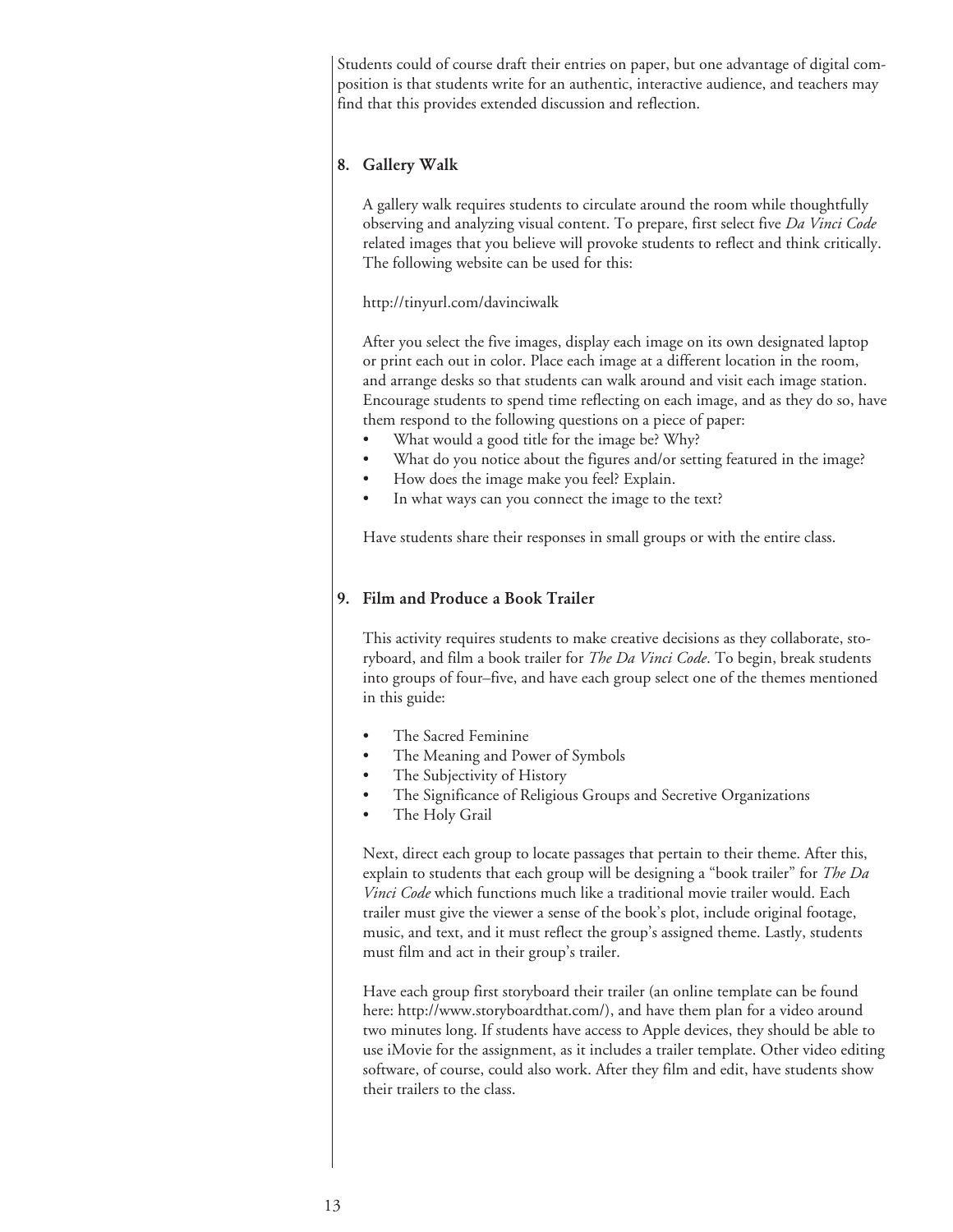#### 10. Google Maps Da Vinci Code Activity

Using Google Maps have your students locate and display important locations from the novel to get a sense of how the book's narrative spans multiple countries, cities, and historical settings. Also, have students click on individual locales and zoom in using Google's satellite view. In a journal response, have them analyze the significance of several settings and their roles in the book. If your school has access to Google Earth, you can create a *Da Vinci Code* tour using this website.

### 11. Virtual Tours

To encourage students to take a closer look at some of the physical locations in the book, have them access or research several of the following virtual tours. For each, have students maintain a travel diary, either in print or digital form, in which they discuss the historical significance (they may need to access additional sources for this) of each location and provide a detailed description of its architectural features:

- The Louvre: http://www.louvre.fr/en/visites-en-ligne
- Westminster Abbey: http://www.bbc.co.uk/news/uk-12819684
- Rosslyn Chapel: http://archive.cyark.org/rosslyn-chapel-virtualtour
- Opus Dei national headquarters: http://opusdei.ie/en-ie/article/a-virtual-tourof-the-opus-dei-us-headquarters/
- The Temple Church
- Saint-Sulpice Church

Next, direct each group to locate passages that pertain to their theme. After this, explain to students that each group will be designing a "book trailer" for *The Da Vinci Code* which functions much like a traditional movie trailer would. Each trailer must give the viewer a sense of the book's plot, include original footage, music, and text, and it must reflect the group's assigned theme. Lastly, students must film and act in their group's trailer.

Have each group first storyboard their trailer (an online template can be found here: http://www.storyboardthat.com/), and have them plan for a video around two minutes long. If students have access to Apple devices, they should be able to use iMovie for the assignment, as it includes a trailer template. Other video editing software, of course, could also work. After they film and edit, have students show their trailers to the class.

#### 12. Unpacking Genre

*The Da Vinci Code* has been variously described using several different, but related, genres: mystery, detective fiction, conspiracy fiction, and thriller. Break the class into groups and have each one choose a specific genre to research. Ask groups to consider these questions as they work: What are the central features of your chosen genre? What are several literary works representative of your genre? Based on what your research has revealed, how do *The Da Vinci Code*'s style, mood, conflict, and plot reflect your selected genre? Have each group report to their peers, and have the class compare and contrast each genre.

#### 13. Leonardo da Vinci KWL Activity

Use this activity to familiarize students with Leonardo da Vinci and his creative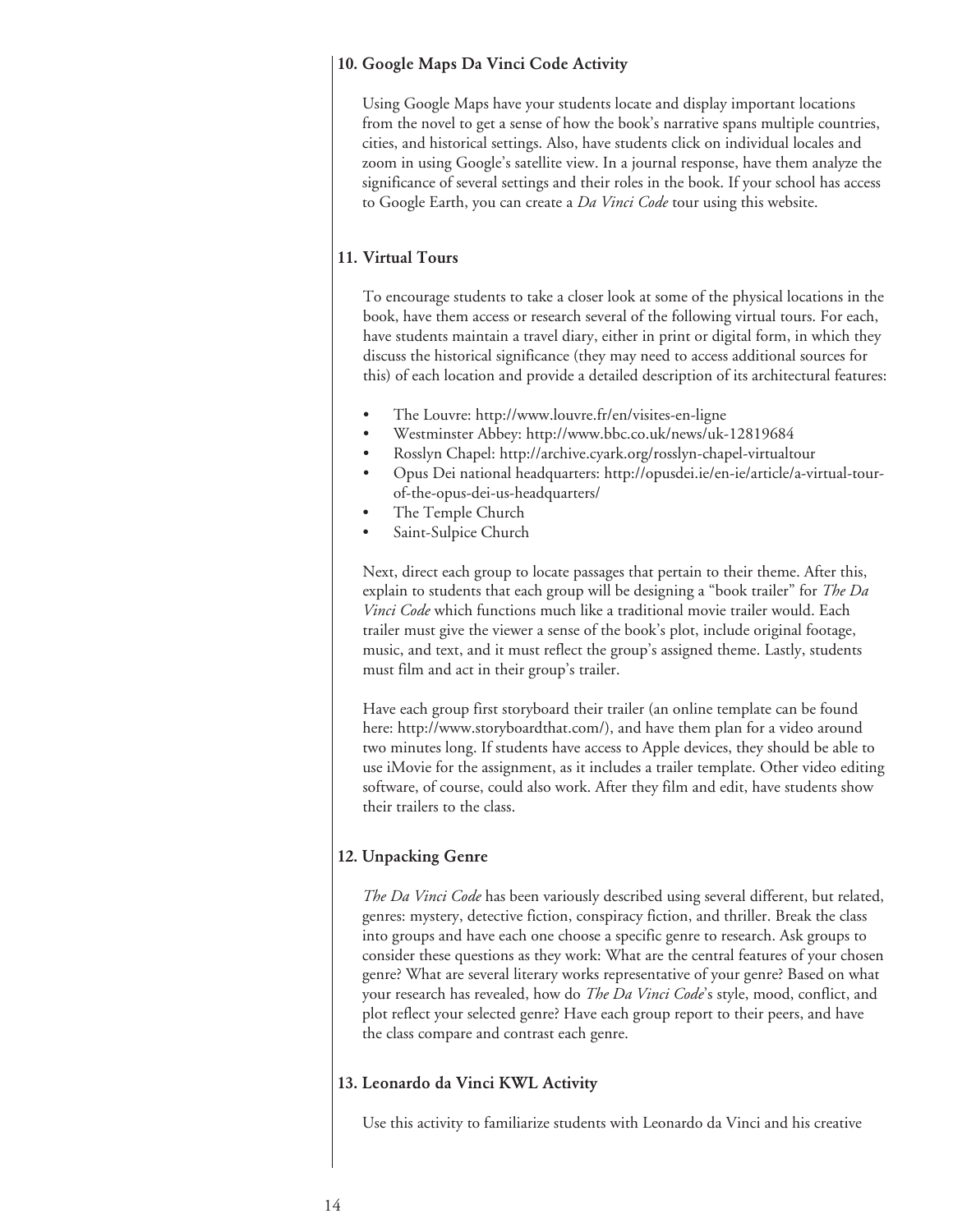| works. First, have them create a KWL chart by folding a piece of paper into three<br>columns. From left to right, have students title each column as follows: What I<br>Know, What I Want to Know, and What I Learned. Have students respond to the<br>first two columns, and have them share their responses with the class. Next, have<br>students access the following resource and explore other links which examine the<br>life and work of Leonardo da Vinci: |
|---------------------------------------------------------------------------------------------------------------------------------------------------------------------------------------------------------------------------------------------------------------------------------------------------------------------------------------------------------------------------------------------------------------------------------------------------------------------|
| http://www.history.com/topics/leonardo-da-vinci<br>$\bullet$                                                                                                                                                                                                                                                                                                                                                                                                        |
| During and after their research, have them respond in the final column. Here,<br>they should discuss what new information they learned about Da Vinci. Have<br>students write what they believe to be the most important information about him<br>on post-it notes, and have them stick their notes on the board to provide basis for<br>a whole-class discussion.                                                                                                  |
| 14. Trailer Analysis                                                                                                                                                                                                                                                                                                                                                                                                                                                |
| Show students the trailer for <i>The Da Vinci Code</i> film starring Tom Hanks:<br>http://www.sonypictures.com/movies/thedavincicode/                                                                                                                                                                                                                                                                                                                               |
| While students watch, have them jot down adjectives to describe what they see.<br>After they conclude their viewing, have them elaborate on a few adjectives in writ-<br>ing or through class discussion. Additionally, ask them to consider the following<br>questions:                                                                                                                                                                                            |
| What were some of the adjectives you wrote down? Why?<br>$\bullet$<br>How would you describe the mood of the film?<br>$\bullet$<br>What types of conflict did you notice?                                                                                                                                                                                                                                                                                           |
| Which parts of the book did you notice in the trailer?.<br>$\bullet$                                                                                                                                                                                                                                                                                                                                                                                                |
|                                                                                                                                                                                                                                                                                                                                                                                                                                                                     |

| <b>Related Resources</b> | The following resources could complement a reading of The Da Vinci Code.                                                                                                                                                                                                                                                                                                                                                                                                                                                                                                                                                    |
|--------------------------|-----------------------------------------------------------------------------------------------------------------------------------------------------------------------------------------------------------------------------------------------------------------------------------------------------------------------------------------------------------------------------------------------------------------------------------------------------------------------------------------------------------------------------------------------------------------------------------------------------------------------------|
|                          | <b>Internet Resources:</b><br>http://www.randomhouse.com/doubleday/davinci/<br>http://www.danbrown.com/the-davinci-code/<br>٠<br>http://www.beliefnet.com/Entertainment/Movies/The-Da-Vinci-Code/<br>$\bullet$<br>An-Interview-With-Dan-Brown.aspx?p=1#                                                                                                                                                                                                                                                                                                                                                                     |
|                          | <b>Further Reading:</b><br>Codes, Ciphers, & Other Cryptic and Clandestine Communication: Making<br>and Breaking Secret Messages from Hieroglyphs to the Internet<br>By Fred B. Wrixon<br>The Code Book: The Science of Secrecy from Ancient Egypt to<br>$\bullet$<br>Quantum Cryptography<br>By Simon Singh<br>The Book of Symbols: Reflections on Archetypal Images by Archive for<br>$\bullet$<br>Research in Archetypal Symbolism (ARAS)<br>Wordplay: Ambigrams and Reflections on the Art of Ambigrams<br>$\bullet$<br>By John Langdon<br>Dictionary of Subjects and Symbols in Art<br>By James Hall and Kenneth Clark |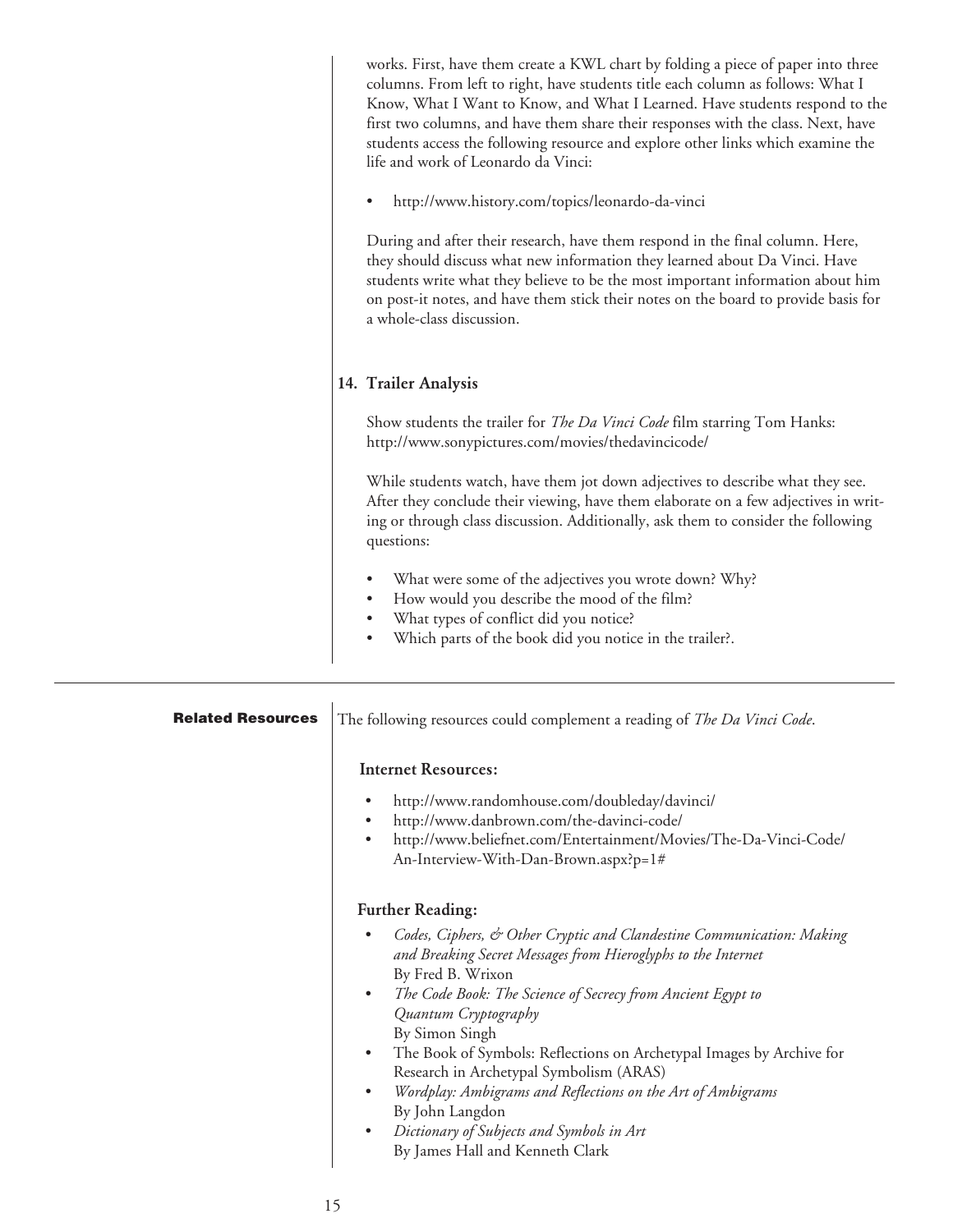- *What Is History?*  By Edward Hallet Carr
- *The Science of Leonardo: Inside the Mind of the Great Genius of the Renaissance* By Fritjof Capra
- *Math and the Mona Lisa* By Bulent Atalay
- *The Gnostic Gospels* By Elaine Pagels
- *The Thirty-Nine Steps* By John Buchan
- *The Dante Club* By Matthew Pearl
- *The Club Dumas* By Arturo Pérez-Reverte

# Books on Teabing's shelf:

- *The Templar Revelation: Secret Guardians of the True Identity of Christ* By Lynn Picknett and Clive Prince
- *The Woman with the Alabaster Jar: Mary Magdalene and the Holy Grail* By Margaret Starbird
- *The Goddess in the Gospels: Reclaiming the Sacred Feminine* By Margaret Starbird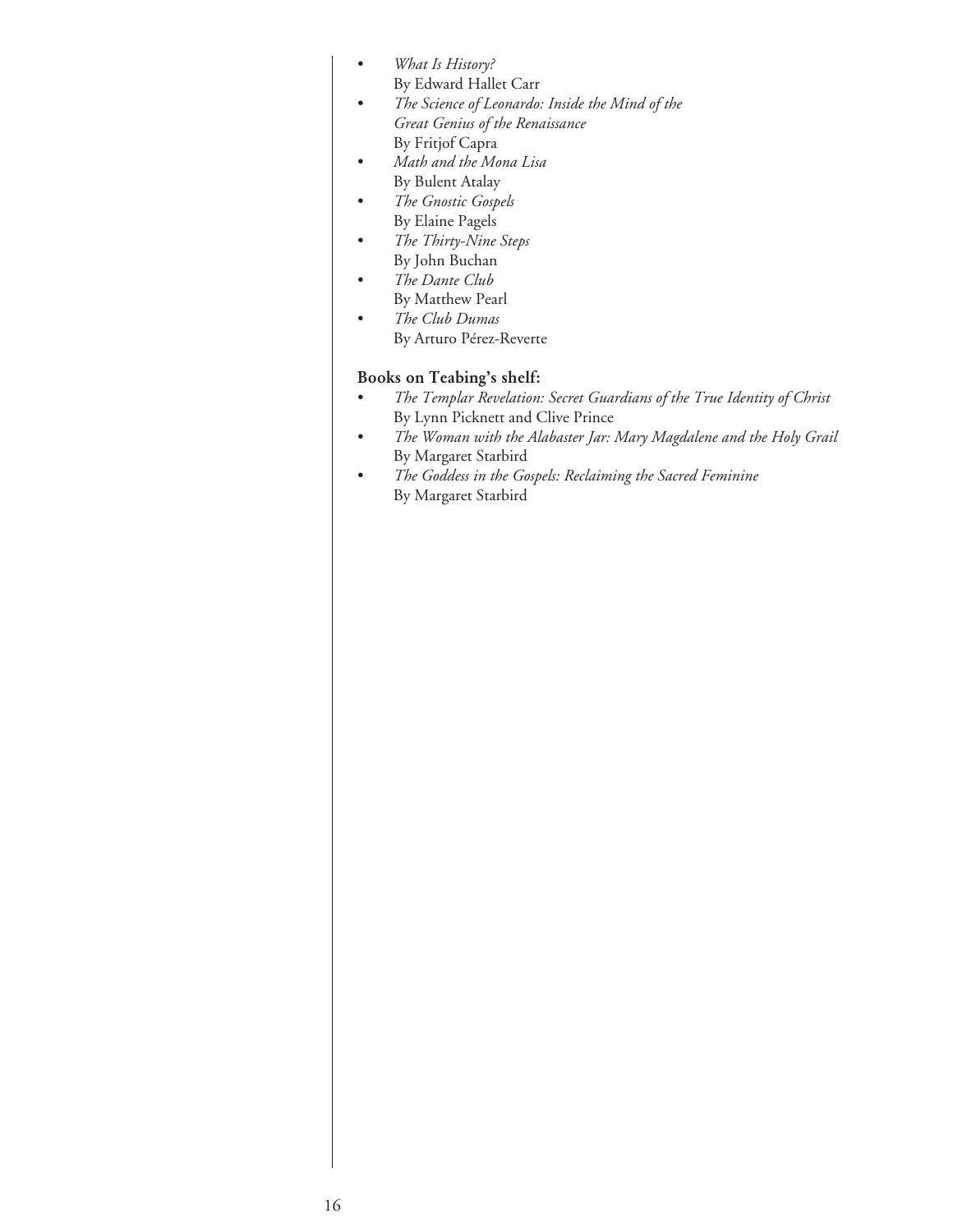## Free Teacher's Guides available from KNOPF DOUBLEDAY

Knopf Doubelday is pleased to offer educators free Teacher's Guides. You can mail your request to Knopf Doubleday Academic Services, 1745 Broadway, 12–1, New York, NY 10019, fax us at (212) 572-2662, or e-mail your request to acmart@randomhouse.com. Please include the ISBN (listed below) with your request.

# **Random House Teacher's Guides are also available on the web at www.randomhouseacademic.com**

| Chinua Achebe, Things Fall Apart                           | online only   |
|------------------------------------------------------------|---------------|
| James Baldwin, The Fire Next Time and Nobody Knows My Name | 0-394-27230-7 |
| Lorene Cary, Black Ice                                     | 0-394-27226-9 |
| Da Chen, Colors of the Mountain                            | online only   |
| Sandra Cisneros, The House on Mango Street                 | 0-394-26526-2 |
| Sandra Cisneros, La casa en Mango Street (Spanish edition) | 0-394-26670-6 |
| Jill Ker Conway, The Road from Coorain                     | 0-394-27229-3 |
| Karin Cook, What Girls Learn                               | 0-676-53969-6 |
| Mark Dunn, Ella Minnow Pea                                 | 1-4000-3550-3 |
| Ralph Ellison, Invisible Man                               | 0-394-26952-7 |
| Ernest J. Gaines, A Lesson Before Dying                    | 0-676-51467-7 |
| Kaye Gibbons, Ellen Foster                                 | 0-394-26673-0 |
| David Guterson, Snow Falling on Cedars                     | 0-676-79702-4 |
| Lorraine Hansberry, A Raisin in the Sun                    | 0-394-26674-9 |
| Latoya Hunter, The Diary of Latoya Hunter                  | 0-394-26671-4 |
| Charlayne Hunter-Gault, In My Place                        | 0-394-26458-4 |
| Franz Kafka, The Trial: A New Translation                  | 0-676-58683-X |
| Randall Kennedy, Nigger                                    | 0-676-80843-3 |
| William Maxwell, So Long, See You Tomorrow                 | 0-676-53180-6 |
| Cormac McCarthy, All the Pretty Horses                     | 0-676-52047-2 |
| Gloria Naylor, Mama Day                                    | 0-394-26672-2 |
| Art Spiegelman, Maus                                       | 0-394-26528-9 |
| Piri Thomas, Down These Mean Streets                       | 0-676-53181-4 |
| Piri Thomas, Por estas calles bravas (Spanish edition)     | 0-676-53182-2 |
| Opal Whiteley, Opal: The Journal of an Understanding Heart | 0-676-52048-0 |